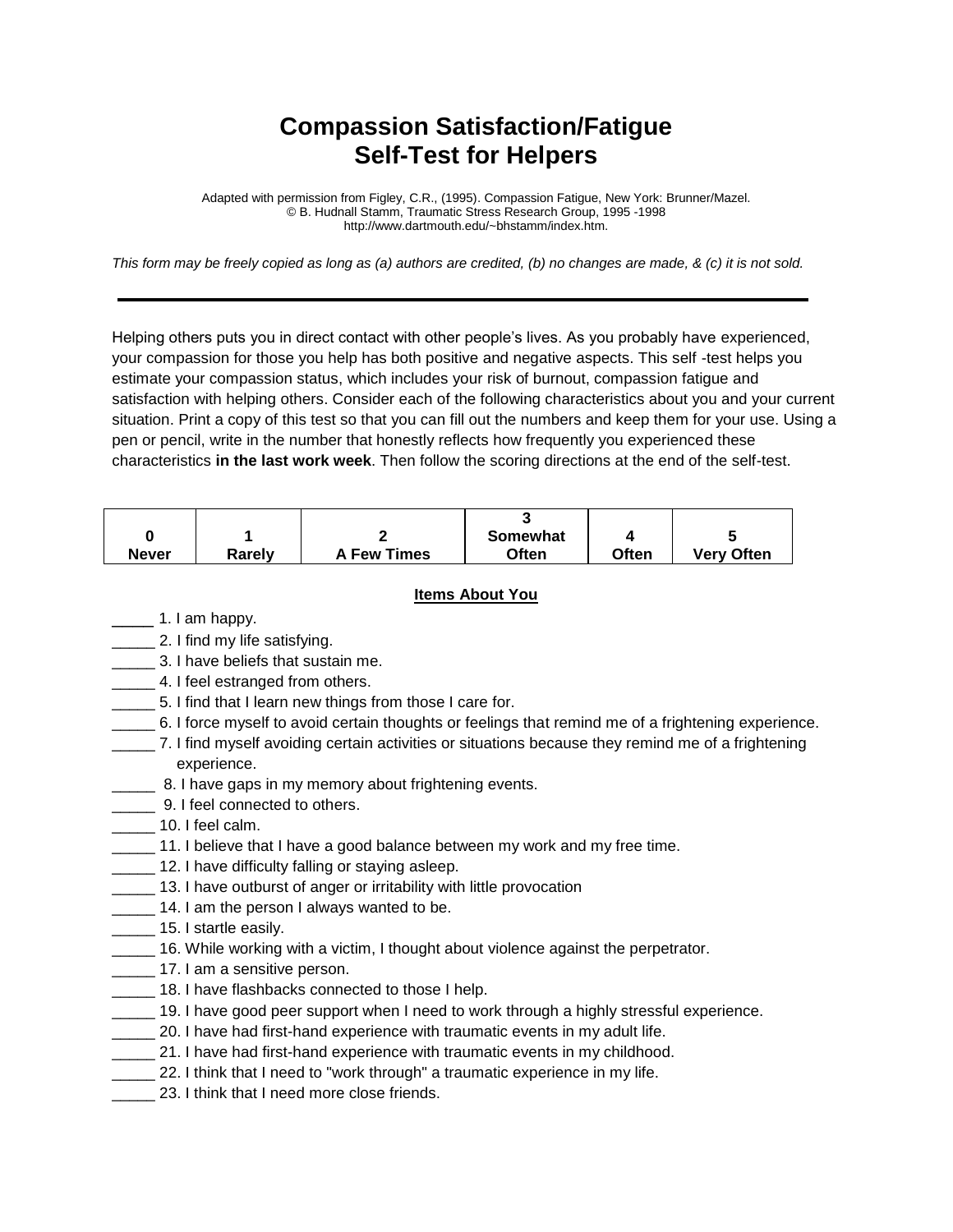- 24. I think that there is no one to talk with about highly stressful experiences.
- 25. I have concluded that I work too hard for my own good.
- \_\_\_\_\_ 26. Working with those I help brings me a great deal of satisfaction.
- 27. I feel invigorated after working with those I help.
- 28. I am frightened of things a person I helped has said or done to me.
- \_\_\_\_\_ 29. I experience troubling dreams similar to those I help.
- **\_\_\_\_\_** 30. I have happy thoughts about those I help and how I could help them.
- \_\_\_\_\_ 31. I have experienced intrusive thoughts of times with especially difficult people I helped.
- \_\_\_\_\_ 32. I have suddenly and involuntarily recalled a frightening experience while working with a person I helped.
	- 133. I am pre-occupied with more than one person I help.
- 34. I am losing sleep over a person I help's traumatic experiences.
- \_\_\_\_\_ 35. I have joyful feelings about how I can help the victims I work with.
- \_\_\_\_\_ 36. I think that I might have been "infected" by the traumatic stress of those I help.
- \_\_\_\_\_ 37. I think that I might be positively "inoculated" by the traumatic stress of those I help.
- 38. I remind myself to be less concerned about the well being of those I help.
- \_\_\_\_\_ 39. I have felt trapped by my work as a helper.
- \_\_\_\_\_ 40. I have a sense of hopelessness associated with working with those I help.
- \_\_\_\_\_ 41. I have felt "on edge" about various things and I attribute this to working with certain people I help.
- 42. I wish that I could avoid working with some people I help.
- 43. Some people I help are particularly enjoyable to work with.
- **10.1.1.** 44. I have been in danger working with people I help.
- **\_\_\_\_\_** 45. I feel that some people I help dislike me personally.

## **Items About Being a Helper and Your Helping Environment**

- **120.** 46. I like my work as a helper.
- \_\_\_\_\_ 47. I feel like I have the tools and resources that I need to do my work as a helper.
- 48. I have felt weak, tired, run down as a result of my work as helper.
- 49. I have felt depressed as a result of my work as a helper.
- **\_\_\_\_\_** 50. I have thoughts that I am a "success" as a helper.
- \_\_\_\_\_ 51. I am unsuccessful at separating helping from personal life.
- **\_\_\_\_\_** 52. I enjoy my co-workers.
- 53. I depend on my co-workers to help me when I need it.
- 54. My co-workers can depend on me for help when they need it.
- \_\_\_\_\_ 55. I trust my co-workers.
- \_\_\_\_\_ 56. I feel little compassion toward most of my co-workers
- \_\_\_\_\_ 57. I am pleased with how I am able to keep up with helping technology.
- \_\_\_\_\_ 58. I feel I am working more for the money/prestige than for personal fulfillment.
- 59. Although I have to do paperwork that I don't like, I still have time to work with those I help.
- \_\_\_\_\_ 60. I find it difficult separating my personal life from my helper life.
- \_\_\_\_\_ 61. I am pleased with how I am able to keep up with helping techniques and protocols.
- \_\_\_\_\_ 62. I have a sense of worthlessness/disillusionment/resentment associated with my role as a helper.
- \_\_\_\_\_ 63. I have thoughts that I am a "failure" as a helper.
- 64. I have thoughts that I am not succeeding at achieving my life goals.
- **\_\_\_\_\_\_** 65. I have to deal with bureaucratic, unimportant tasks in my work as a helper.
- 66. I plan to be a helper for a long time.

## **Scoring Instructions**